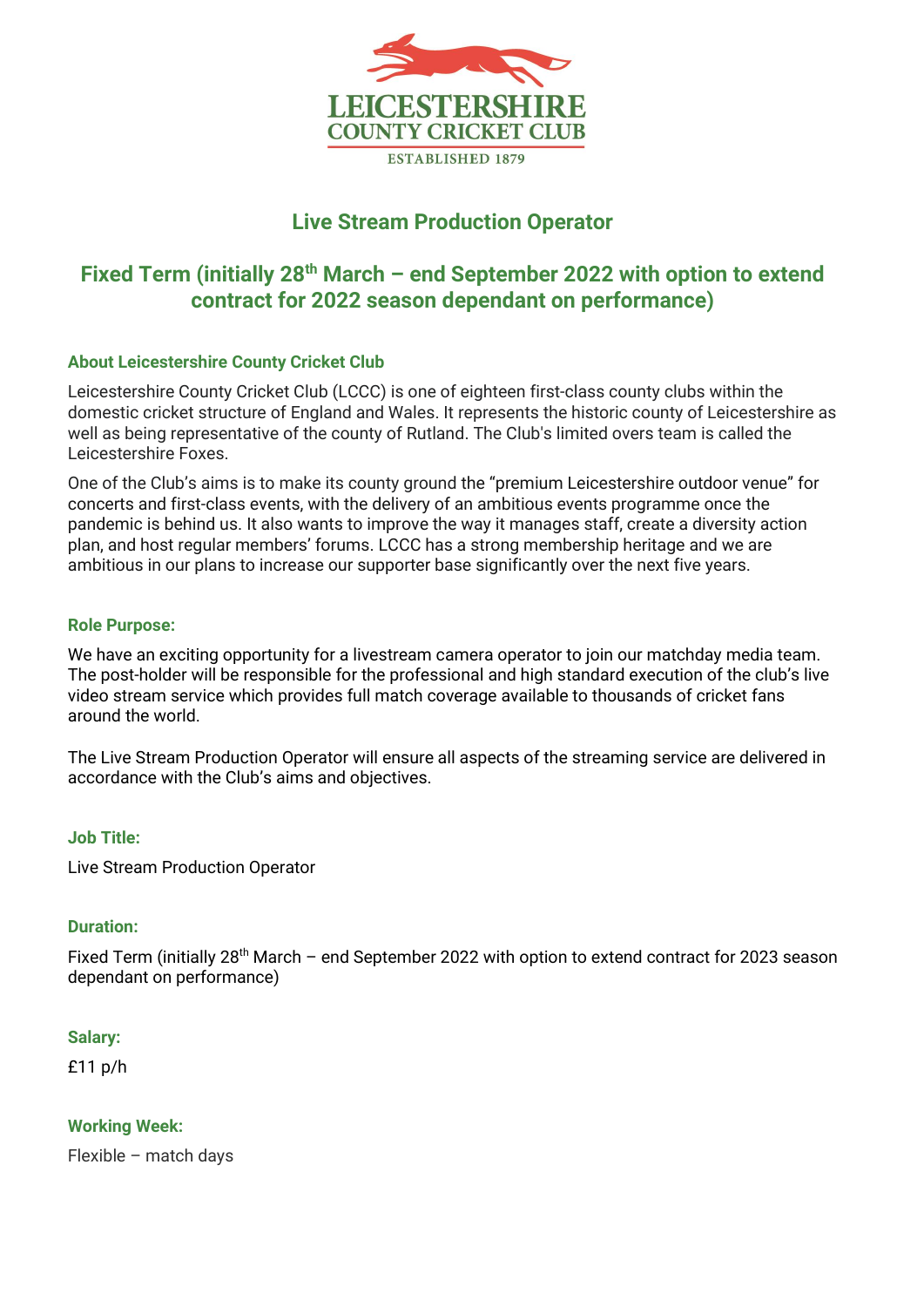# **Responsible for:**

Leicestershire County Cricket Club's live streaming operation for all home matches.

# **Location:**

Uptonsteel County Ground, Grace, Road, Leicester, LE2 8AD

### **Main Roles and Responsibilities:**

- To set up the required 'Match Centre' information before every game, so that the live stream is executed correctly to relevant website and social media channels
- To ensure all cameras are in place and working correctly pre-match and put away safely post match
- To ensure audio commentary is configured correctly
- To operate the live stream during play, ensuring that we are continuously delivering a high class engaging viewing experience, involving switching/changing the camera views, displaying interactive graphics and features, in-play replays, plus any relevant club information
- Provide a post match streaming report to the Head of Marketing & Consumer Sales

# **Person Specification:**

- Must live within commuting distance of the Uptonsteel County Cricket Ground
- Must be able to work all match days including weekend and evening fixtures (Season starts on 28<sup>th</sup> March 2022)
- The post holder may be required to perform their duties and/or additional work, or attend training outside of normal office hours

#### **Required Skills:**

- Excellent IT skills
- Preferable experience in video production
- Fast learner
- Preferable knowledge of cricket (although not essential)
- Calm under pressure
- Good communication skills

# **Equal Opportunities in Employment Policy Statement**

Leicestershire County Cricket Club will ensure that all existing and potential employees receive equal consideration, and is committed to the elimination of unlawful or unfair discrimination on the grounds of gender, race, disability, colour, ethnic and national origin, nationality, sexuality, marital status, responsibility for dependents, religion, trade union activity and age.

It is the intention of Leicestershire County Cricket Club that its work force, at all levels, should reflect the composition of the city's population. To achieve this Leicestershire County Cricket Club will take active and positive steps to eliminate discrimination and to promote equality in employment.